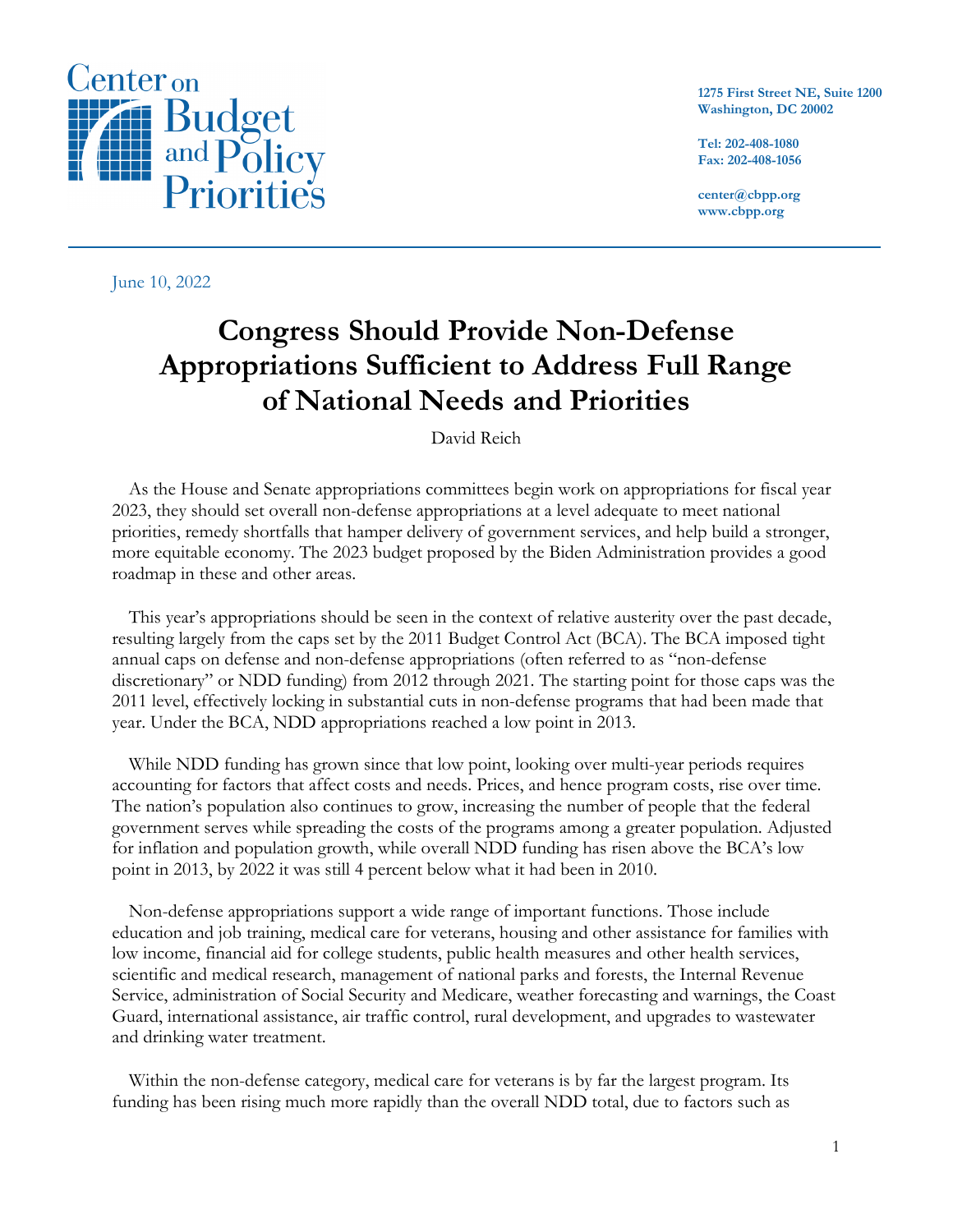increasing numbers of veterans using the Department of Veterans Affairs (VA) health system, rising health care costs in general, and some expansion of health benefits. Overall funding for NDD programs other than veterans' medical care, in contrast, remains 10 percent below its 2010 level adjusted for inflation and population growth.

Because of these divergent trends, it's important to look beyond the total for NDD programs when assessing funding levels, to ensure that sufficient funding is provided to take care of both veterans' medical care needs and other priorities as well. The President's budget for 2023 reinforces that point by displaying veterans' medical care as a separate category from the rest of NDD programs.

The budget proposes a 21 percent increase for veterans' medical care and a 12 percent increase in NDD programs outside of veterans' health. The two categories combined would increase by 14 percent.

#### TABLE 1

### Biden Budget Increases: Non-Defense Discretionary Appropriations

|                                                                       |                |                | Change, 2022 to 2023 |                |
|-----------------------------------------------------------------------|----------------|----------------|----------------------|----------------|
|                                                                       | <b>FY 2022</b> | <b>FY 2023</b> | <b>Dollar</b>        | <b>Percent</b> |
| <b>Veterans' Medical Care</b>                                         | 101.9          | 123.8          | 21.9                 | 21%            |
| <b>All Other NDD Programs</b>                                         | 619.5          | 695.1          | 75.6                 | 12%            |
| <b>Veterans' Medical Care</b><br>and All Other NDD<br><b>Programs</b> | 721.5          | 818.9          | 97.4                 | 14%            |

Not adjusted for inflation or population growth and excludes emergency funding. \$ in billions

Note: This table excludes funding for disaster relief and for responses to the COVID-19 pandemic and other emergencies, as well as income from mortgage insurance premiums and certain other offsets.

Source: CBPP calculations based on Office of Management and Budget data

The increase for programs outside of veterans' medical care would support a diverse range of priorities, such as maintaining and modestly expanding housing assistance, boosting funding to improve equity in elementary and secondary education, increasing Pell Grants to help students with modest incomes afford college, and increasing child care assistance and Head Start funding. It would also reduce serious funding shortfalls at agencies such as the Social Security Administration, Internal Revenue Service, and Environmental Protection Agency, and enable them to better carry out their missions.

Even enactment of the full Biden proposals, however, would not completely reverse the remaining cuts made under the BCA; they would still leave NDD programs outside of veterans' medical care 3 percent below where it was in 2010 after adjusting for inflation and population growth. Some budget categories would be above their 2010 levels while others would remain below. As a percentage of gross domestic product (GDP) — a standard way of examining budget trends over long periods — NDD funding in 2023 would be less than the long-term average going back to 1977.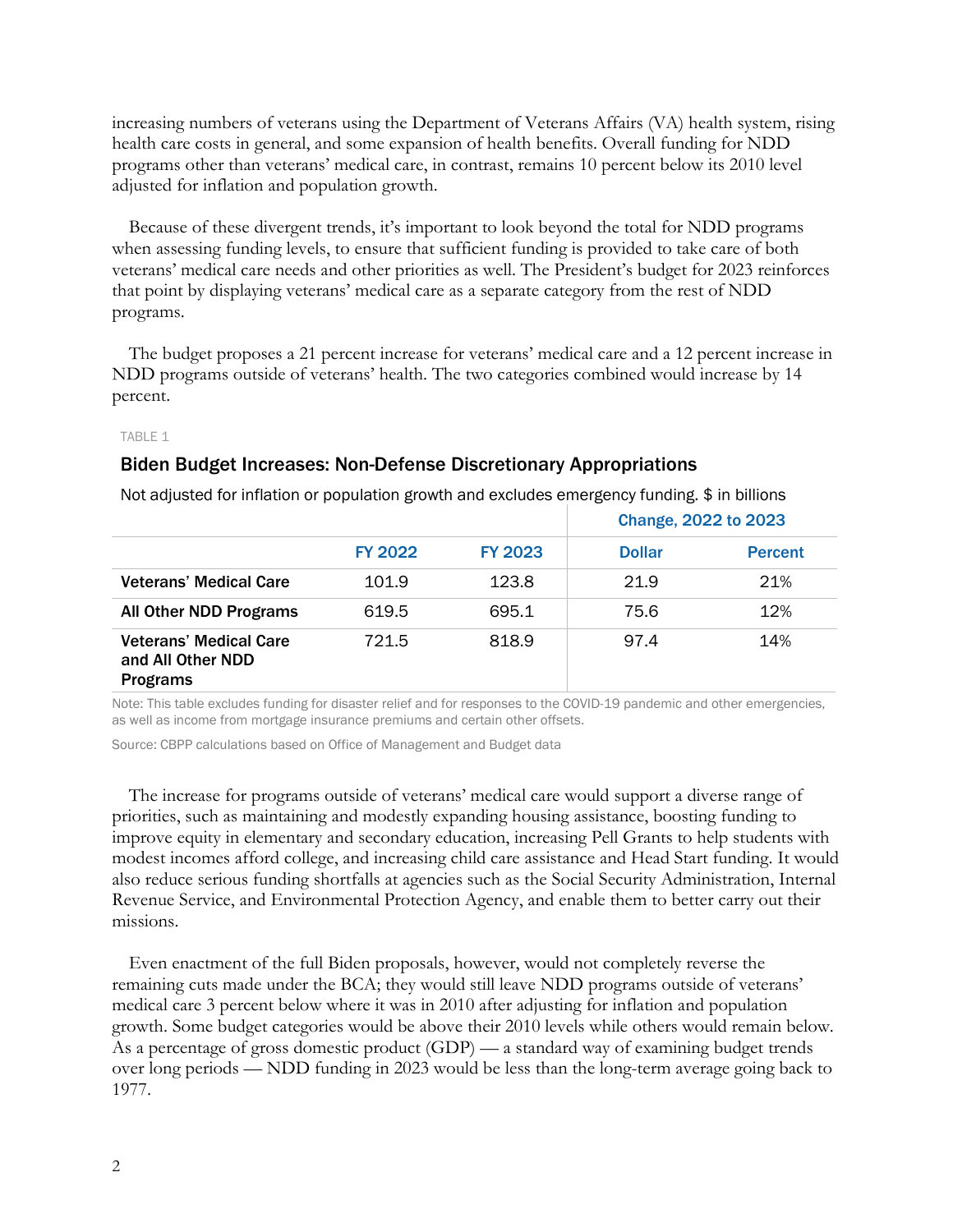# Funding Needs for Veterans' Medical Care Are Growing Rapidly

Due to its large size and rapid growth, funding for veterans' medical care<sup>[1](#page-2-0)</sup> through the VA has risen markedly in recent years and is slated to continue to increase in coming years.<sup>[2](#page-2-1)</sup> These services are almost entirely supported through annual appropriations. Historically Congress has sought to provide the full amount necessary to meet the needs of eligible veterans seeking care. If veterans' medical care funding is considered as part of the overall NDD total, increased funding for that care can squeeze out funding priorities in other NDD programs. Moreover, a sizable increase in funding for veterans' medical care can make it seem that NDD overall is receiving a significant funding increase when that may be true mostly for veterans' health programs.

Appropriations for veterans' medical care totaled \$102 billion in 2022 and represented about one-seventh of the NDD total. Between 2010 and 2022, funding for veterans' medical care

#### FIGURE 1

### **Veterans' Health Care Is a Growing Share of Total Non-Defense Discretionary Funding**

Percentage of total NDD



Note: The NDD totals used in this calculation exclude<br>funding for disaster relief and for response to the COVID-19 pandemic and other emergencies, as well as income from mortgage insurance premiums and certain other offsets. Source: CBPP analysis of data from the Office of Management and Budget and Congressional Budget Office

rose by 55 percent after adjustment for inflation and population growth. Since this growth was considerably larger than funding growth for the rest of NDD, the veterans' medical care share of the overall NDD total rose from 8.7 percent in 2010 to 14.1 percent in 2022. (See Figure 1.)

In part, these increases reflect a growing number of eligible patients using the VA system, which increased by 22 percent between 2010 and 2022, [3](#page-2-2) accompanied by increased intensity of use of VA services. Veterans' medical care is also subject to many of the same cost pressures as other health care, where costs tend to grow faster than general inflation. Another factor is expansions or improvements in benefits, such as through the 2018 MISSION Act and predecessor legislation, which expanded opportunities for veterans to seek care from community providers rather than

CENTER ON BUDGET AND POLICY PRIORITIES I CBPP.ORG

<span id="page-2-0"></span><sup>1</sup> The totals for veterans' medical care given in this paper include all discretionary appropriations accounts within budget subfunction 703, "Hospital and Medical Care for Veterans." This definition is a bit broader than the one used in the Biden Administration's budget because it includes VA medical and prosthetic research, veterans' electronic health care records, and facilities construction in addition to the main health care accounts.

<span id="page-2-1"></span><sup>&</sup>lt;sup>2</sup> On March 3, 2022, the House passed H.R. 3967, the Honoring our PACT Act of 2021, which would expand eligibility for health and other benefits for veterans who were exposed to toxic substances or environments during their military service. When this paper was published, the Senate was considering that measure and a possible substitute version. Enactment of this measure could have substantial effects on future costs and funding for veterans' medical care, but the nature and size of those effects will depend on the final content of the legislation.

<span id="page-2-2"></span><sup>3</sup> Congressional Research Service, "Department of Veterans Affairs FY 2022 Appropriations," Table A-1, [https://crsreports.congress.gov/product/pdf/R/R46964,](https://crsreports.congress.gov/product/pdf/R/R46964) supplemented with data from the Department of Veterans Affairs budget submission to Congress for fiscal year 2022.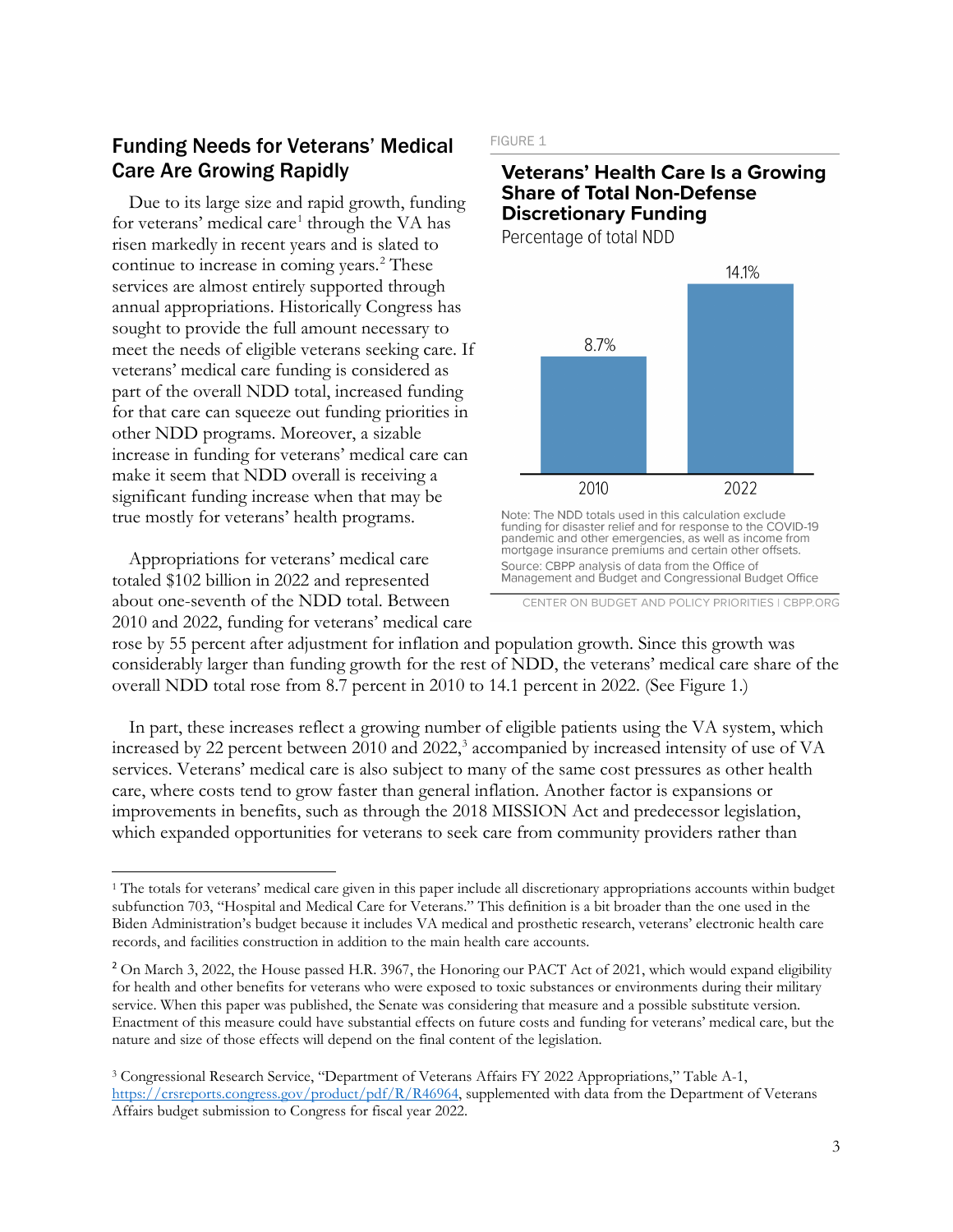solely in VA facilities. The Act also improved assistance, including stipends, to family caregivers of seriously injured veterans.<sup>[4](#page-3-0)</sup> Further, costs have risen due to the pandemic. The VA also expects that many veterans will soon be returning for other care and procedures that had been postponed during the height of the pandemic — care that may have become more expensive because of the delay.<sup>[5](#page-3-1)</sup>

To meet rising costs, the President's budget calls for a sharp acceleration in the growth rate of veterans' medical care funding, from a 7 percent increase in 2022 to a 21 percent (\$22 billion) increase in 2023. That increase alone would produce a 3 percent increase in the overall NDD total in 2023.

Given that VA medical costs have grown more rapidly than other NDD programs, in its 2023 budget the Biden Administration calls for treating veterans' medical care as a third basic category of appropriations, separate from both defense and other non-defense. This has some appeal, as veterans' programs straddle the line between the two categories. Eligibility is based on military service and VA care often treats injuries or serious health problems arising from that service, but the VA is considered a civilian agency. Since VA costs are directly related to policy decisions about the size of the military and the use of force around the world, the VA budget could just as well have been combined into a budget category with the defense agencies rather than with the non-defense agencies.

Moreover, Congress treats veterans' medical care differently than most, though not all, other NDD programs by appropriating the full amount believed necessary to take care of everyone eligible. The Biden Administration also makes clear that separate treatment for veterans' medical care is related to ensuring that Congress provides adequate funding for non-defense appropriations outside of veterans' medical care to address other national priorities as well.<sup>[6](#page-3-2)</sup> By explicitly setting funding levels across three budget categories — defense, VA medical care, and NDD programs (outside of VA health) — those funding decisions would be more transparent. Even if Congress does not explicitly adopt three appropriations categories, it will be important to look at the funding level for NDD programs *outside of* veterans' medical care separately from NDD programs including veterans' medical care.

<span id="page-3-0"></span><sup>4</sup> For a discussion of these and other factors, see Congressional Budget Office, "Possible Higher Spending Paths for Veterans' Benefits," December 2021, [https://www.cbo.gov/publication/54881.](https://www.cbo.gov/publication/54881) 

<span id="page-3-1"></span><sup>5</sup> For the VA's explanation of factors driving the requested funding increase for 2023, see Department of Veterans Affairs, "FY 2023 Budget Submission, Budget in Brief," March 2022, pp. 17-21, [https://www.va.gov/budget/docs/summary/fy2023-va-budget-in-brief.pdf.](https://www.va.gov/budget/docs/summary/fy2023-va-budget-in-brief.pdf)

<span id="page-3-2"></span><sup>6</sup> Office of Management and Budget, *Budget of the United States Government, Fiscal Year 2023*, March 28, 2002, Analytical Perspectives, p. 121.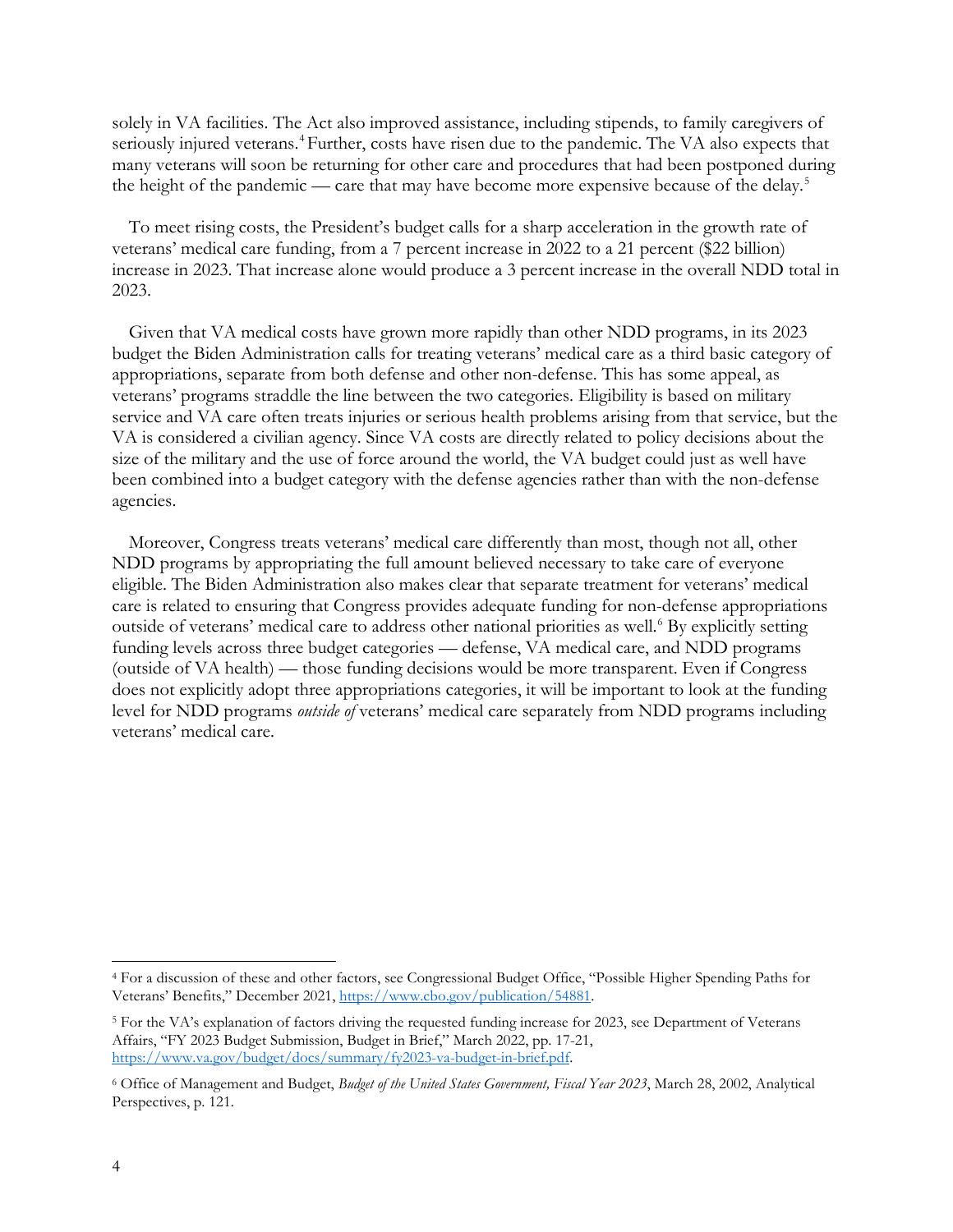### The Biden Budget Follows a Decade of Austerity in Appropriations

FIGURE 2

The proposed substantial increase in NDD funding outside of veterans' medical care should be seen in the context of the relative austerity for NDD programs that preceded it, resulting from the BCA.

For the current fiscal year, 2022, Congress enacted appropriations providing a 6 percent overall increase for non-defense programs excluding veterans' medical care — about 1 percentage point less than what would be needed just to keep pace with inflation and population growth. The resulting 2022 level is still 10 percent below 2010 after adjusting for those factors.

The budget for 2023 proposes an increase of 12 percent for non-defense appropriations outside veterans' medical care. Enactment of the full increase would fall a little short of getting that funding back to the 2010 level — leaving it 3 percent below on an inflation- and population-adjusted basis. (See figures 2 and 3.)



Note: This graph excludes funding for disaster relief and for response to the COVID-19 pandemic and other emergencies, as well as income from mortgage insurance premiums and certain other offsets

Source: CBPP analysis of data from the Office of Management and Budget and Congressional **Budget Office** 

CENTER ON BUDGET AND POLICY PRIORITIES | CBPP.ORG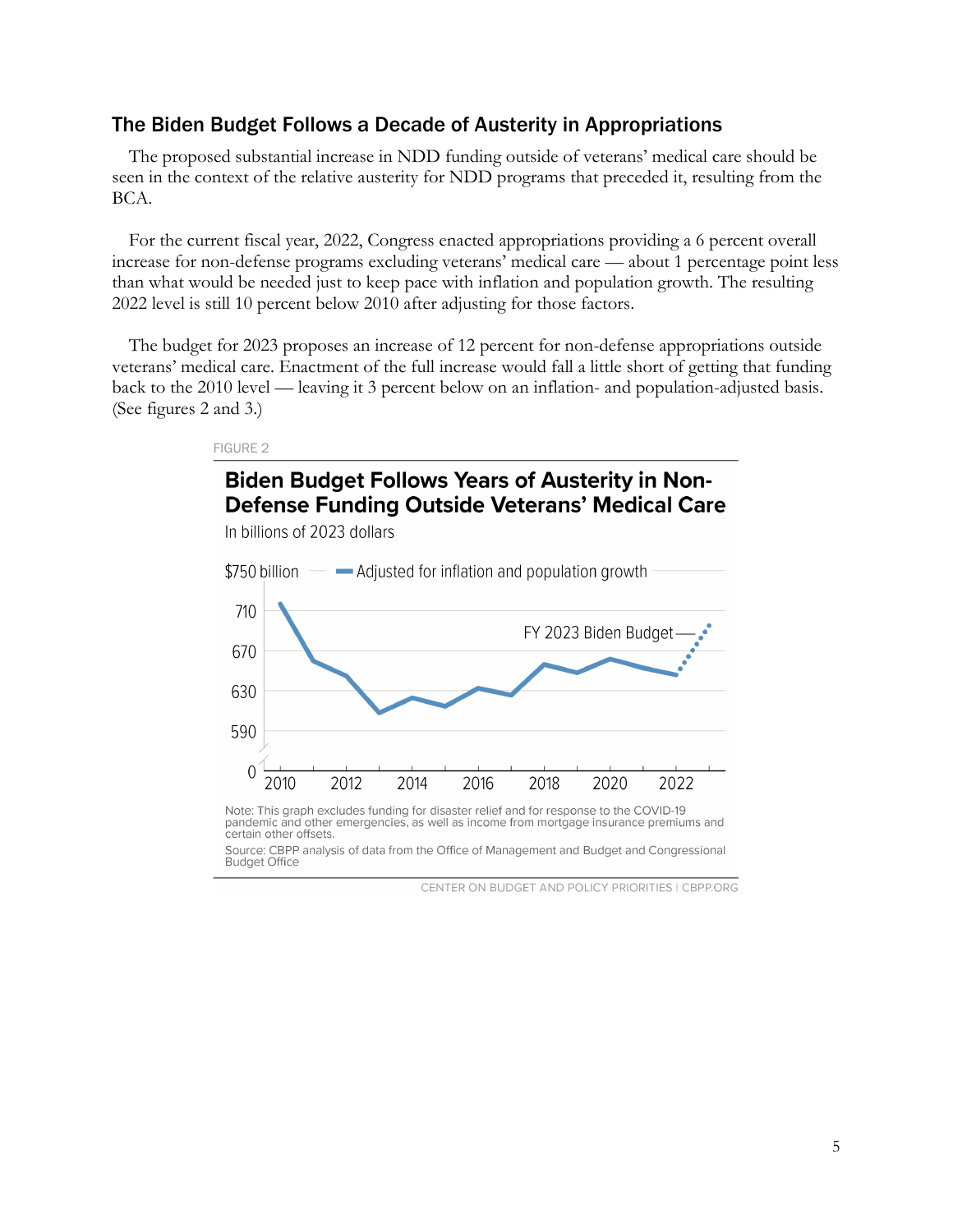Further, returning to the 2010 level 13 years later would not make up for the shortfalls that occurred in between, which meant less investment in maintaining and upgrading technology and facilities, less progress in addressing inequalities, less support for infrastructure investments, less scientific research, and poorer service to the public, among other consequences. Some of those represent permanently lost opportunities, but things like unaddressed maintenance and unmade investments in technology and infrastructure will increase needs in 2023 and beyond.

Within the overall appropriations total there is considerable variation, with some agencies and programs ending up with increases relative to their 2010 levels and others remaining below on an inflation- and population-adjusted basis. Figure 4 illustrates this by showing increases and decreases from 2010 by NDD funding categories. The yellow bars show the changes from 2010 to the enacted 2022 levels, while the blue bars show the changes from 2010 to the 2023 Biden budget.

#### FIGURE 3

# **Change in Non-Defense Discretionary Funding Outside Veterans' Medical Care from** 2010 to 2023 Biden Budget



response to the COVID-19 pandemic and other emergencies, as well as income from mortgage insurance premiums and certain other offsets.

Source: CBPP analysis of data from the Office of Management and Budget and Congressional Budget Office

CENTER ON BUDGET AND POLICY PRIORITIES | CBPP.ORG

As Figure 4 shows, veterans' programs (including health care) is the only category to receive a net increase between 2010 and 2022 after adjusting for general inflation and overall population growth.<sup>[7](#page-5-0)</sup> All the other categories were essentially flat or showed substantial decreases, such as the 15 percent cuts for environment, parks, and conservation; the 16 percent cut for education and job training; and the 23 percent cut for diplomacy and international assistance.

<span id="page-5-0"></span><sup>7</sup> The "veterans' programs (including health care)" bar in the graph is a bit broader than the veterans' medical care figures used elsewhere in the paper. The graph covers all NDD funding, and the veterans line similarly covers *all* NDD funding for veterans' programs. The main additions beyond medical care (which is 90 percent of the total) are costs for veterans' cemeteries and for administration of veterans' benefits (such as compensation, pensions, and education), plus the VA's general administrative expenses. The cost of benefits themselves (other than medical care) are funded on the mandatory side of the budget.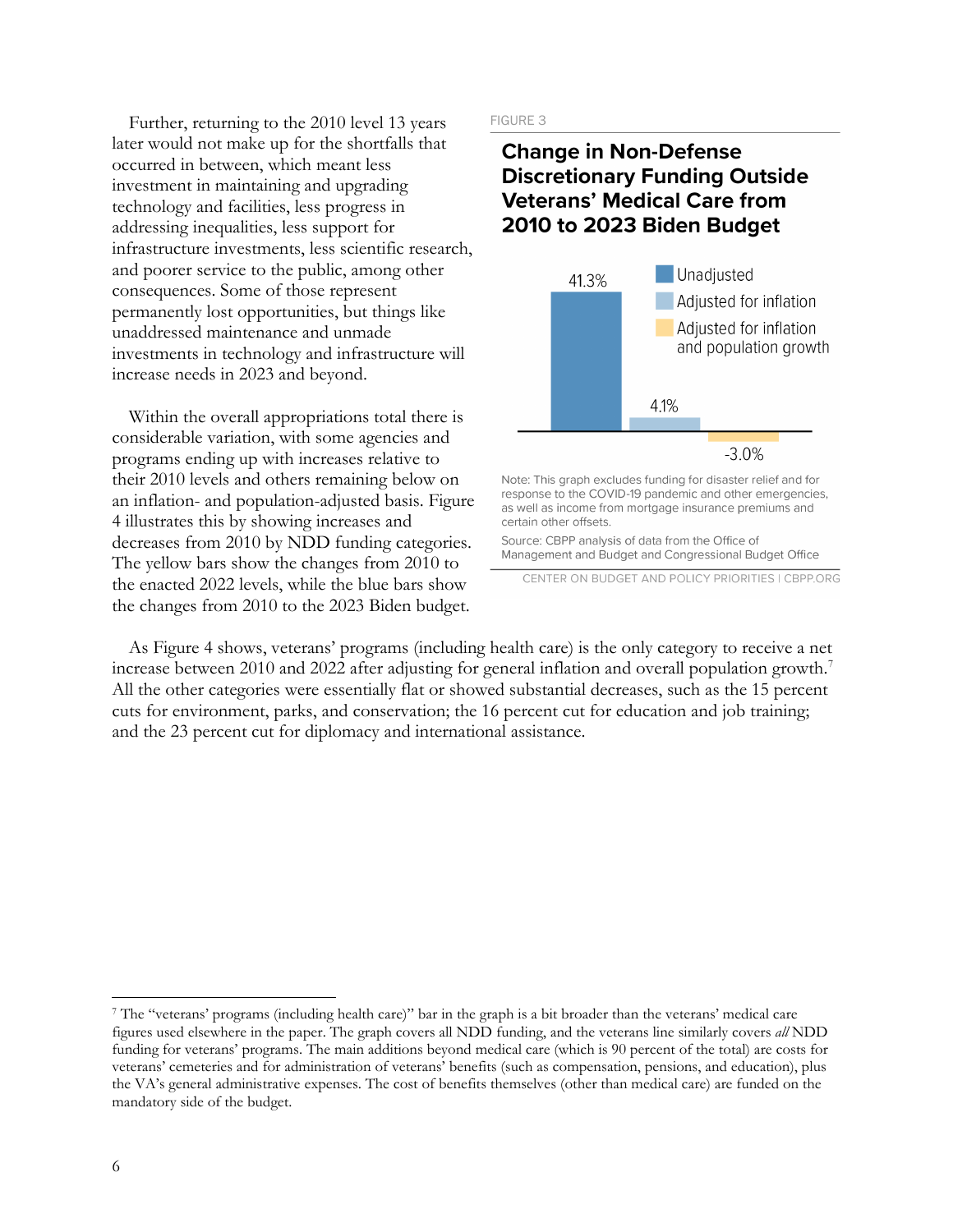# **Biden Budget Increases Non-Defense Discretionary Funding, Altering Priorities From Past Decade**

Percent change in NDD funding relative to 2010 level, adjusted for inflation and population growth



2010-2022 2010-2023 Biden Budget

Note: This graph excludes funding for disaster relief and for response to the COVID-19 pandemic and other emergencies, as well as income from mortgage insurance premiums and certain other offsets. For information about the categories, see David Reich and Katie Windham, "Boosts in Non-Defense Appropriations Needed Due to Decade of Cuts, Unmet Needs," Center on Budget and Policy Priorities, March 25, 2021.

Source: CBPP analysis based on Office of Management and Budget and Congressional Budget Office data

CENTER ON BUDGET AND POLICY PRIORITIES I CBPP.ORG

Under the 2023 Biden budget, however, several categories go from small cuts to increases relative to their 2010 levels, including an 18 percent increase for health care and public health and 7 percent increases for economic security and social services and for medical research, science, and space. Even with the large overall increase in the budget, several other categories remain below their comparable 2010 levels.

## Increases Are Also Needed for Many Other Priorities

One need is for some funding increases to offset currently rising costs and prices, both economywide and in specific sectors like energy. The final inflation rate for 2022 is not yet known and more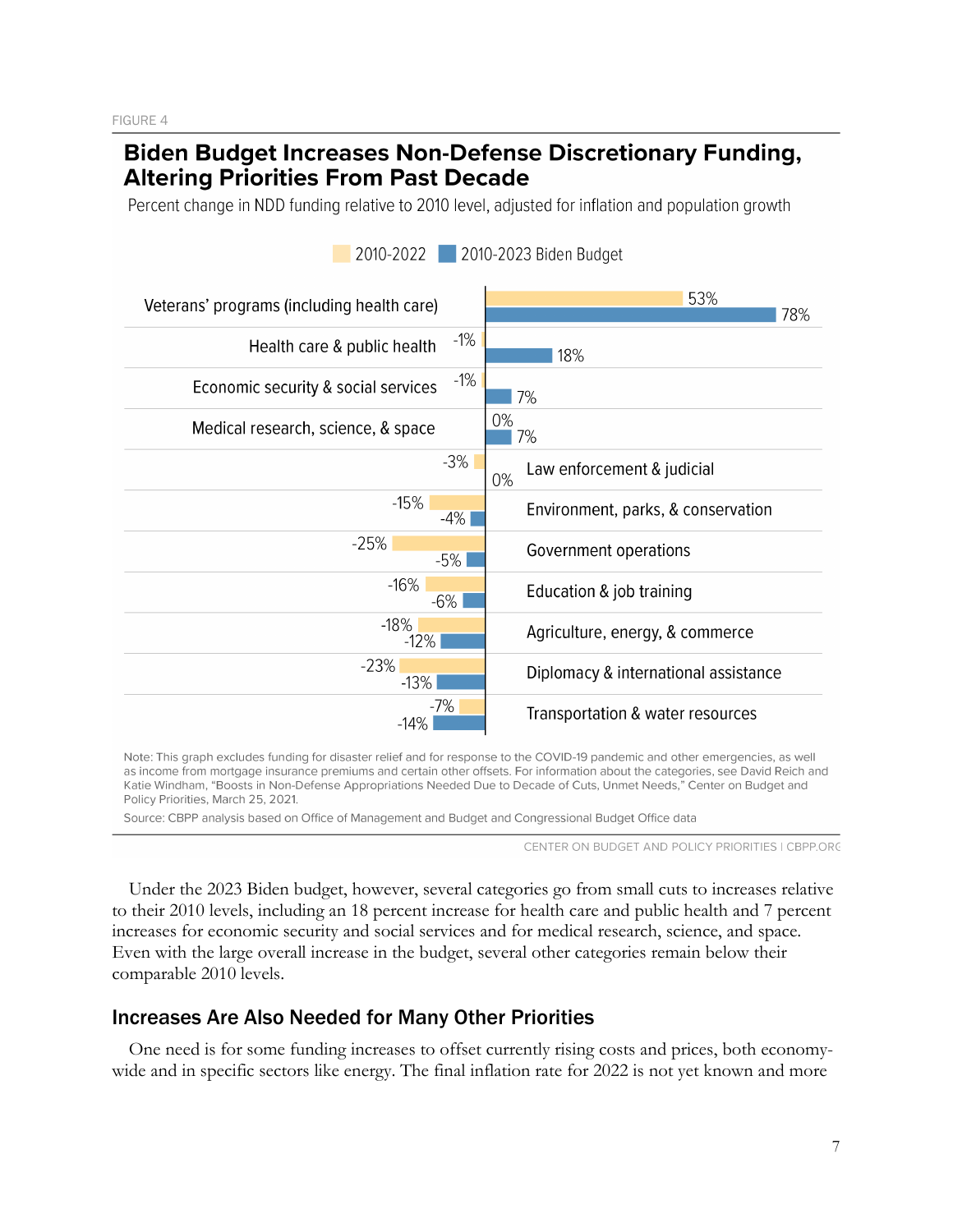uncertainty surrounds the course of inflation in 2023, but this should be considered in determining next year's appropriations.

A broad range of specific needs also should be addressed, many of which are included in the Biden budget. Some involve reversing funding cuts of the past decade that make it harder for agencies to provide basic services or protect health or the environment. Others concern areas such as housing or child care, where federal programs have long met only a fraction of the need. Still others tackle challenges such as climate change. Many of the President's proposals seek to promote racial equity by strengthening protections against discrimination, fostering opportunity, and assisting people and communities that have been systematically under-resourced. The following are some examples of the needs and priorities addressed in the budget.<sup>8</sup>

**Foster Equity in Elementary and Secondary Education.** The President's budget proposes a \$2.3 billion (13 percent) increase for the "Title I" Aid to Disadvantaged Students program. The program makes grants to school districts serving communities experiencing high levels of poverty to help them provide additional services and supports to students from low-income or disadvantaged backgrounds. This investment would help narrow the resource gap between high-poverty schools and other schools — a gap that particularly affects students of color.<sup>[9](#page-7-1)</sup> The budget also proposes \$16 billion in new mandatory funding for Title I grants to school districts — if enacted, it would roughly double funding for the program relative to its 2022 level.

The budget also calls for a \$2.9 billion (22 percent) increase for grants to states under the Individuals with Disabilities Education Act (IDEA), which helps schools cover the cost of special education services for students with disabilities. Between 2010 and 2022, funding for these grants decreased 12 percent after adjustment for inflation while the estimated number of children receiving special education services *increased* by 11 percent.<sup>10</sup>

**Help People With Low Incomes Afford Housing**. Federal rental assistance programs currently help over 5 million low-income households afford safe, stable homes. But due to funding limitations, these programs currently serve only about 1 in 4 eligible households, leaving more than 16 million households at risk of eviction, homelessness, or other forms of housing instability.<sup>[11](#page-7-3)</sup>

The President's budget proposes to increase funding by \$4.8 billion or 17 percent for Housing Choice Vouchers, which help people with low incomes rent modest housing of their choice in the private market. This increase would cover the added cost of families using existing vouchers to stay

<span id="page-7-0"></span><sup>8</sup> Note that all year-over-year increases in this paper's description of the Biden budget are *not* adjusted for inflation or population growth. They are in unadjusted dollars because that's how one-year increases in budget proposals or appropriations bills are usually discussed.

<span id="page-7-1"></span><sup>9</sup> For more information on the Title I program and its importance, see Jabari Cook *et al*., "House Appropriations Bills Take Steps to Use the Federal Budget as a Tool for Antiracism," Center on Budget and Policy Priorities, February 3, 2022, [https://www.cbpp.org/research/house-appropriations-bills-take-steps-to-use-the-federal-budget-as-a-tool-for](https://www.cbpp.org/research/house-appropriations-bills-take-steps-to-use-the-federal-budget-as-a-tool-for-antiracism)[antiracism.](https://www.cbpp.org/research/house-appropriations-bills-take-steps-to-use-the-federal-budget-as-a-tool-for-antiracism) 

<span id="page-7-2"></span><sup>&</sup>lt;sup>10</sup> The estimate of students served is from the U.S. Department of Education, Justification of 2023 Budget Estimates, Special Education, p. 28, [https://www2.ed.gov/about/overview/budget/budget23/justifications/a-ed.pdf.](https://www2.ed.gov/about/overview/budget/budget23/justifications/a-ed.pdf) 

<span id="page-7-3"></span><sup>11</sup> Erik Gartland, "Chart Book: Funding Limitations Create Widespread Unmet Need for Rental Assistance," CBPP, February 15, 2022[, www.cbpp.org/research/housing/funding-limitations-create-widespread-unmet-need-for-rental](http://www.cbpp.org/research/housing/funding-limitations-create-widespread-unmet-need-for-rental-assistance)[assistance.](http://www.cbpp.org/research/housing/funding-limitations-create-widespread-unmet-need-for-rental-assistance)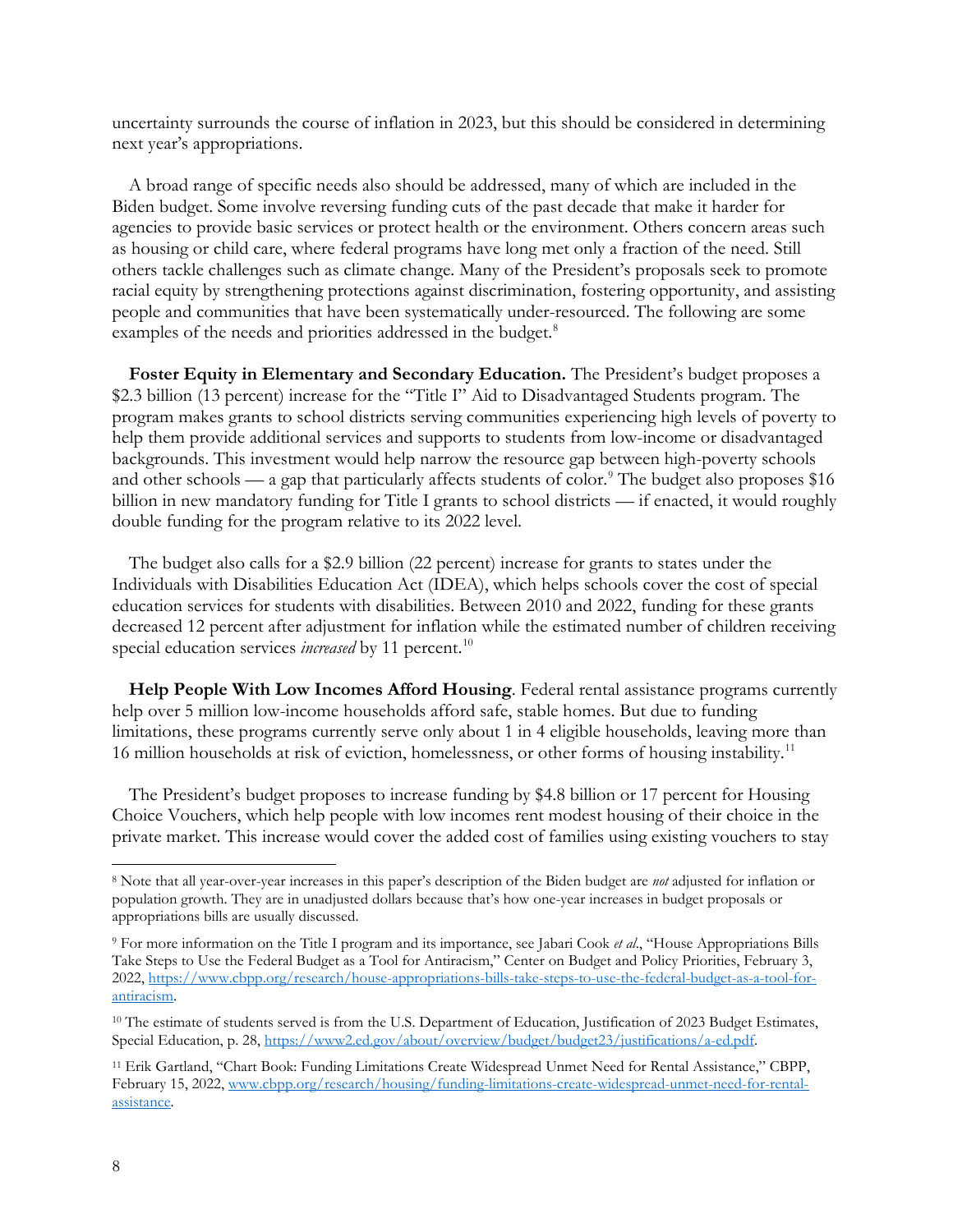stably housed in the face of rising rent and utility costs, fund more than 200,000 new vouchers, and provide resources to help expand access to neighborhoods of families' choosing.[12](#page-8-0) The budget also includes new investments to preserve the nation's public housing developments and improve the quality of life of their residents, and connect people experiencing homelessness with services and housing.

**Better Meet Health Care Obligations to American Indians and Alaska Natives.** The Indian Health Service (IHS) provides health care to American Indians and Alaska Natives (AIAN), both directly and through programs and facilities operated by tribes and tribal organizations, to fulfill the federal government's trust responsibilities. AIAN people face considerable health disparities, including life expectancy at birth 5.5 years shorter than the general U.S. population and considerably higher mortality rates from many causes.<sup>13</sup> The IHS (which is part of the Department of Health and Human Services) is chronically underfunded,<sup>[14](#page-8-2)</sup> and the Government Accountability Office has noted that its funding is considerably less, per person served, than the other major federal health care programs.[15](#page-8-3) (Unlike veterans' medical care, Congress has not prioritized ensuring that funding for IHS is sufficient to meet the health care needs of all eligible people.) For 2023, the Biden budget proposes a 38 percent (\$2.5 billion) increase for the IHS to reduce funding gaps. Among other things, increases are targeted to improving health care access, modernizing aging facilities and IT infrastructure, and addressing urgent health issues such as HIV, hepatitis C, maternal mortality, and opioid use.

Additionally, tribal nations were especially vulnerable to COVID-19's health risks and the effects of the recession, due largely to the federal government's [failure to uphold its trust responsibilities](https://www.usccr.gov/pubs/2018/12-20-Broken-Promises.pdf)  [and treaty obligations](https://www.usccr.gov/pubs/2018/12-20-Broken-Promises.pdf) to tribes. The pandemic has also stretched tribal nations' finances and health systems to the breaking point: AIAN populations had a higher risk of COVID-19 complications; tribal communities faced housing and demographic challenges; and tribal governments faced unique revenue challenges jeopardizing public health funds.

In addition, the Biden Administration proposes to shift IHS funding from annual discretionary appropriations to multi-year mandatory funding to be provided in authorizing legislation, believing that mandatory funding is more likely to be able to provide the substantial increases needed to remedy shortfalls, and provide the stability and predictability needed for effective planning. Until legislation is enacted providing mandatory funding, however, IHS needs will have to be funded within the NDD appropriations totals.

<span id="page-8-0"></span><sup>12</sup> Will Fischer, "President's Budget Would Provide More Vouchers to Help Families With Rising Housing Costs," CBPP, April 20, 2022, [https://www.cbpp.org/blog/presidents-budget-would-provide-more-vouchers-to-help-families](https://www.cbpp.org/blog/presidents-budget-would-provide-more-vouchers-to-help-families-with-rising-housing-costs)[with-rising-housing-costs.](https://www.cbpp.org/blog/presidents-budget-would-provide-more-vouchers-to-help-families-with-rising-housing-costs) 

<span id="page-8-1"></span><sup>13</sup> Indian Health Service, Fact Sheet: Disparities, [www.ihs.gov/newsroom/factsheets/disparities.](http://www.ihs.gov/newsroom/factsheets/disparities) 

<span id="page-8-2"></span><sup>14</sup> U.S. Commission on Civil Rights, "Broken Promises: Continuing Federal Funding Shortfall for Native Americans," December 2018, Chapter 2, [www.usccr.gov/files/pubs/2018/12-20-Broken-Promises.pdf;](http://www.usccr.gov/files/pubs/2018/12-20-Broken-Promises.pdf) National Tribal Budget Formulation Workgroup, Building Health Equity With Tribal Nations: Recommendations on the Indian Health Service Fiscal Year 2023 Budget, May 2021, [FY 2023 Tribal Budget Formulation Workgroup Recommendations Vol 1.pdf](https://www.nihb.org/docs/02072022/FY%202023%20Tribal%20Budget%20Formulation%20Workgroup%20Recommendations%20Vol%201.pdf)  [\(nihb.org\).](https://www.nihb.org/docs/02072022/FY%202023%20Tribal%20Budget%20Formulation%20Workgroup%20Recommendations%20Vol%201.pdf) 

<span id="page-8-3"></span><sup>15</sup> U.S. Government Accountability Office, "Indian Health Service: Spending Levels and Characteristics of IHS and Three Other Federal Health Care Programs," Report No. GAO-19-74R, December 10, 2018, [www.gao.gov/assets/gao-](http://www.gao.gov/assets/gao-19-74r.pdf)[19-74r.pdf.](http://www.gao.gov/assets/gao-19-74r.pdf)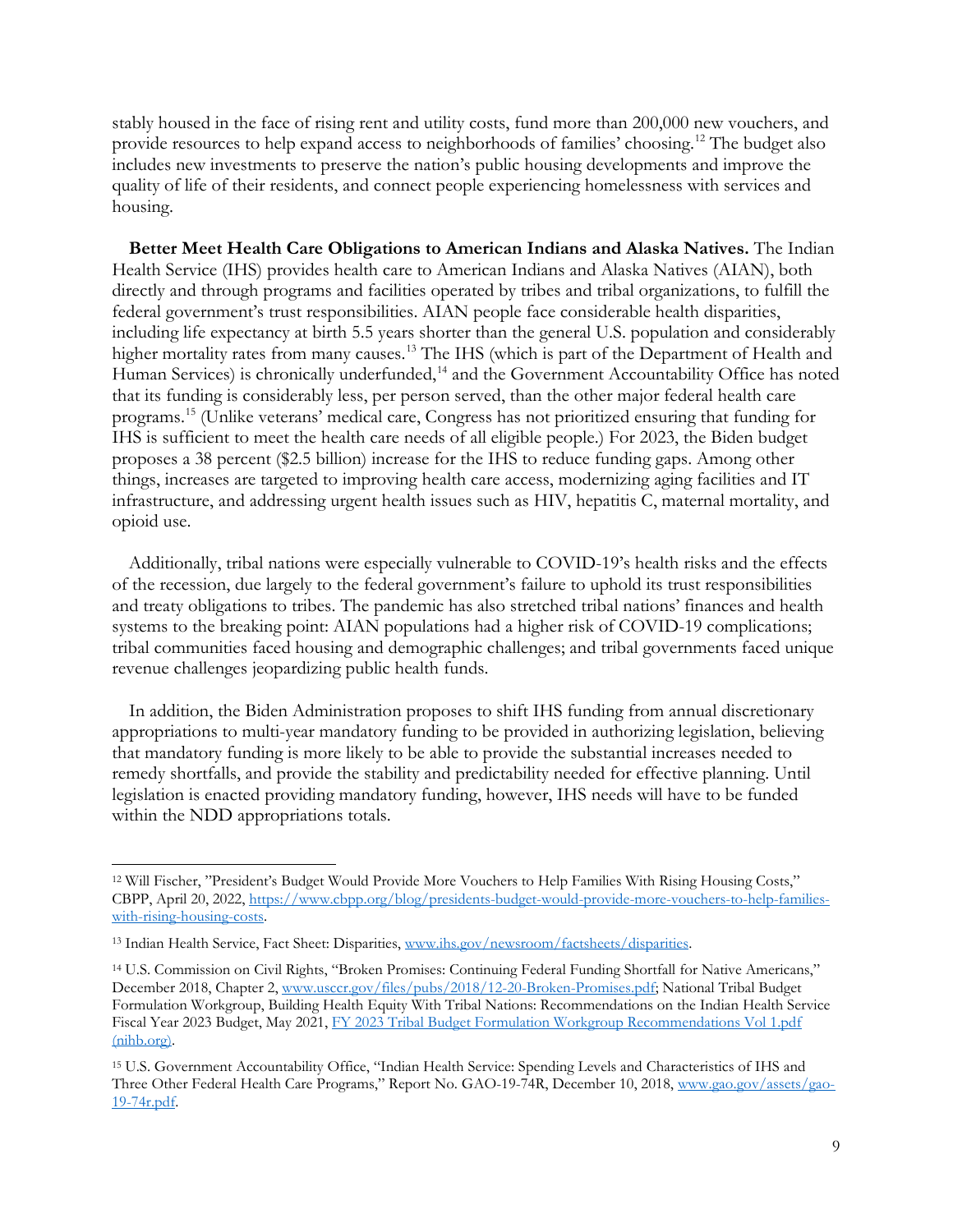**Strengthen Public Health Through the Centers for Disease Control and Prevention (CDC).** The COVID-19 pandemic has highlighted the lack of resources in our nation's public health systems, such as insufficient staff and inadequate capacities for laboratory analysis, data collection and dissemination, epidemiology, and public communication.[16](#page-9-0) While various supplemental appropriations were made to meet emergency COVID-19-related needs, there is also a need to improve regular, ongoing funding for the CDC, which is both the leading federal public health agency and a major source of financial and technical assistance to state and local health departments.

Despite the importance of its mission, the CDC's regular budget in 2022 is still 8 percent smaller, adjusted only for inflation, than it was 12 years earlier, and 13 percent smaller adjusted for inflation and population growth. (Note that the job of public health departments expands as the population grows, creating more need for services such as immunizations, investigation and monitoring of disease outbreaks, and health education.) The President's budget proposes a substantial 26 percent (\$2.2 billion) increase for the CDC in 2023. Among other uses, it would provide increased support for core public health infrastructure at the federal, state, and local levels; sustain the new Center for Forecasting and Outbreak Analysis launched in 2021 with funding through the American Rescue Plan Act; fund infrastructure to improve immunization coverage against a range of vaccinepreventable diseases; and modernize public health data systems.[17](#page-9-1)

**Increase Financial Aid for College Students.** Pell Grants are the foundation of federal financial aid for college students from low- and middle-income families. More than one-third of all undergraduate students receive Pell Grants, which vary in amount according to income and need and are designed to help ensure equal access to postsecondary education. Annual appropriations currently provide more than three-quarters of the funding for this student aid, with mandatory funding supplying the rest.

The purchasing power of Pell Grants has been shrinking. According to the College Board, in academic year 2010-2011 the maximum grant<sup>[18](#page-9-2)</sup> covered 99 percent of average in-state tuition and fees at four-year public universities, but in 2021-2022 it covered only 60 percent of those costs.[19](#page-9-3) President Biden's budget proposes a \$1.8 billion increase in Pell Grant appropriations in 2023 to raise the maximum grant by \$400. The budget also proposes to double mandatory funding to provide an additional increase of \$1,275 in the maximum grant.

**Restore IRS Capacity to Enforce Tax Laws and Assist Taxpayers.** Funding for the IRS was repeatedly cut over the past decade and is currently 21 percent below its 2010 level after adjusting

<span id="page-9-2"></span><sup>18</sup> The maximum grant is set at \$6,895 for academic year 2022-2023. That maximum is the basis for computing all Pell Grant amounts, which depend on student and family income and whether the student is attending college full time or part time.

<span id="page-9-3"></span><sup>19</sup> College Board, "Trends in College Pricing and Student Aid 2021," October 2021, [https://research.collegeboard.org/media/pdf/trends-college-pricing-student-aid-2021.pdf.](https://research.collegeboard.org/media/pdf/trends-college-pricing-student-aid-2021.pdf) When room and board costs are included as well, the average percentage covered dropped from 42 percent in 2010-2011 to 29 percent in 2021-2022.

<span id="page-9-0"></span><sup>16</sup> See Trust for America's Health, *The Impact of Chronic Underfunding on America's Public Health System: Trends, Risks, and Recommendations, 2021*, May 2021, [http://www.tfah.org/wp-content/uploads/2021/05/2021\\_PHFunding\\_Fnl.pdf.](http://www.tfah.org/wp-content/uploads/2021/05/2021_PHFunding_Fnl.pdf) 

<span id="page-9-1"></span><sup>&</sup>lt;sup>17</sup> The President's budget also calls for very substantial public health investments through the CDC using mandatory funding, including a \$28 billion multi-year pandemic preparedness program.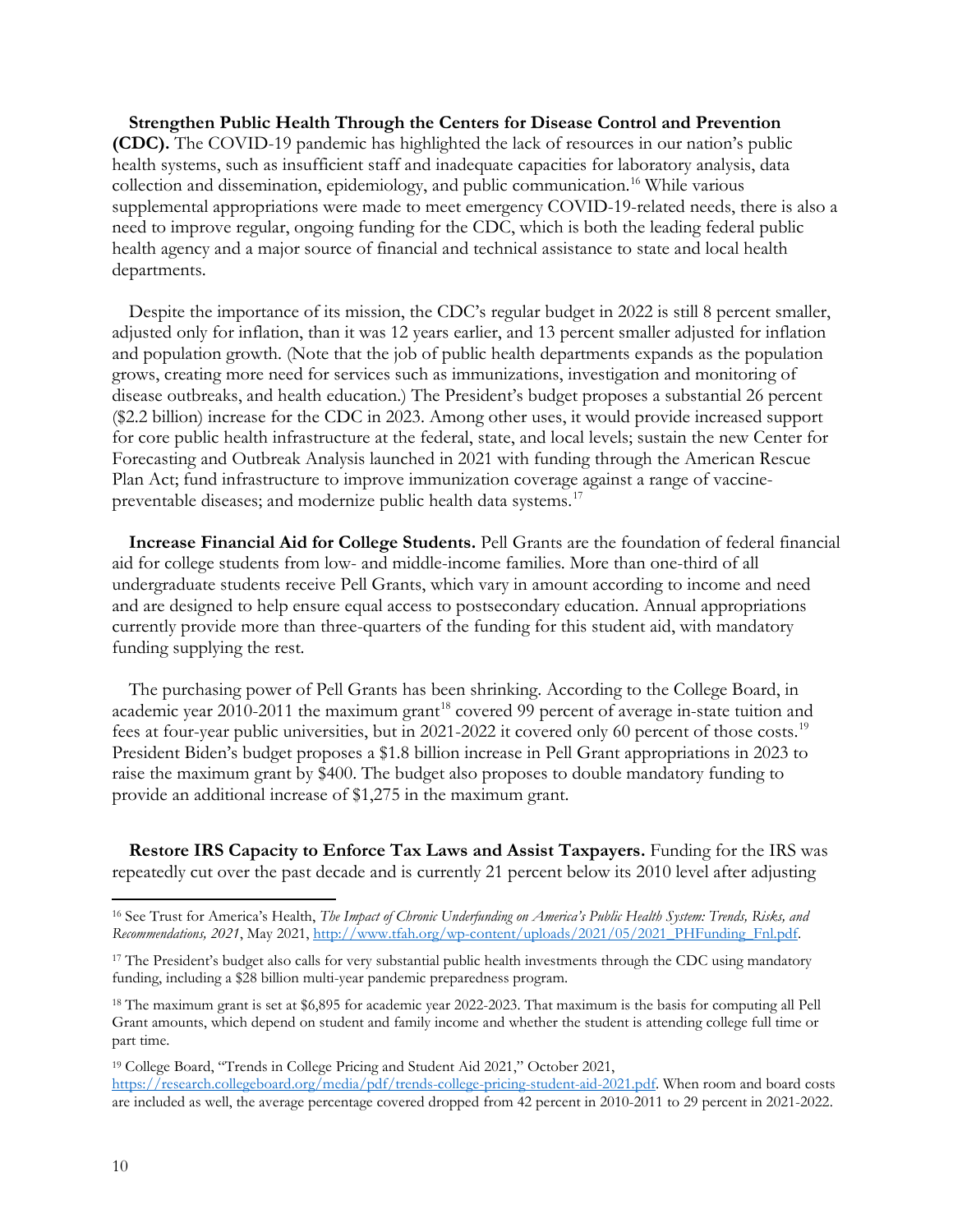for inflation, and 26 percent below after adjusting for inflation and population growth. (As the population grows, the IRS needs more auditors and people to provide taxpayer assistance.) These cuts have diminished the agency's capacity to enforce tax laws and help taxpayers navigate the tax system. Staffing is down by more than one-fifth since 2010. In 2019, the IRS was able to answer fewer than one-third of the taxpayer calls it received. The IRS enforcement division has absorbed some of the largest cuts, with its inflation-adjusted funding falling by 25 percent between 2010 and 2022. The overall audit rate fell by 58 percent between 2010 and 2019, the last year for which comparable data are available, while the audit rates for larger corporations and millionaires fell by 54 percent and 71 percent, respectively.<sup>[20](#page-10-0)</sup> For 2023, the Biden budget proposes a 12 percent increase to begin rebuilding IRS capacity.

**Fix Major Shortfalls at the Social Security Administration.** As a result of more than a decade of austere operating funding, compounded by the pandemic, the Social Security Administration (SSA) is facing a customer service crisis. Between 2010 and 2022, the SSA's core operating budget shrank by 17 percent after adjusting for inflation, and its staff was reduced by 13 percent while the number of Social Security beneficiaries increased by 21 percent. Nearly half of calls to SSA go unanswered because callers get busy signals or hang up when the wait is too long. Over 1 million disability claims are pending at state disability determination agencies (which are funded by SSA's appropriation), with applicants waiting more than six months, on average, for a decision.<sup>[21](#page-10-1)</sup>

The Biden budget requests a \$1.3 billion (12 percent) increase in SSA's basic operating budget in 2023. According to the agency's projections, that would allow it to maintain roughly the same level of processing times and pending claims as in 2021. SSA's Commissioner estimates that an increase of \$2.3 billion would be needed to improve service.<sup>[22](#page-10-2)</sup>

## Non-Defense Appropriations Under the Biden Budget Would Still Be a Bit Below Long-Term Trends

Another standard way to look at budget levels over time is as percentages of GDP, an approach that puts funding in the context of the economy. Data on this basis are available for appropriated funding back to the mid-1970s and are shown in Figure 5. These long-term data include all classifications of NDD funding, including most emergency funding, because it isn't feasible to remove from the historical data all appropriations that responded to natural disasters and other emergencies. However, the line in Figure 5 does exclude the large emergency appropriations under the 2009 Recovery Act and for COVID-19 responses and recovery in 2020-2021, as well as the Infrastructure Investment and Jobs Act in 2021(which was designated as an emergency), to better focus on funding for ongoing programs.[23](#page-10-3)

<span id="page-10-0"></span><sup>20</sup> For more information, see Chuck Marr *et al.*, "Congress Needs to Take Two Steps to Fund the IRS for the Short and Long Term," CBPP, February 1, 2022, [https://www.cbpp.org/research/federal-tax/congress-needs-to-take-two-steps](https://www.cbpp.org/research/federal-tax/congress-needs-to-take-two-steps-to-fund-the-irs-for-the-short-and-long-term)[to-fund-the-irs-for-the-short-and-long-term.](https://www.cbpp.org/research/federal-tax/congress-needs-to-take-two-steps-to-fund-the-irs-for-the-short-and-long-term)

<span id="page-10-1"></span><sup>&</sup>lt;sup>21</sup> For further information on these points, see Kathleen Romig, "Policymakers Must Act to Address Social Security Service Crisis," CBPP, May 26, 2022, [https://www.cbpp.org/blog/policymakers-must-act-to-address-social-security](https://www.cbpp.org/blog/policymakers-must-act-to-address-social-security-service-crisis)[service-crisis.](https://www.cbpp.org/blog/policymakers-must-act-to-address-social-security-service-crisis)

<span id="page-10-2"></span><sup>22</sup> Romig, *op cit*.

<span id="page-10-3"></span><sup>&</sup>lt;sup>23</sup> The excluded emergency appropriations were large enough to have a significant effect on the overall ratio of NDD funding to GDP. NDD appropriations in the 2009 Recovery Act amounted to 1.9 percent of GDP and 2020 emergency COVID-19 measures amounted to 2.2 percent of GDP.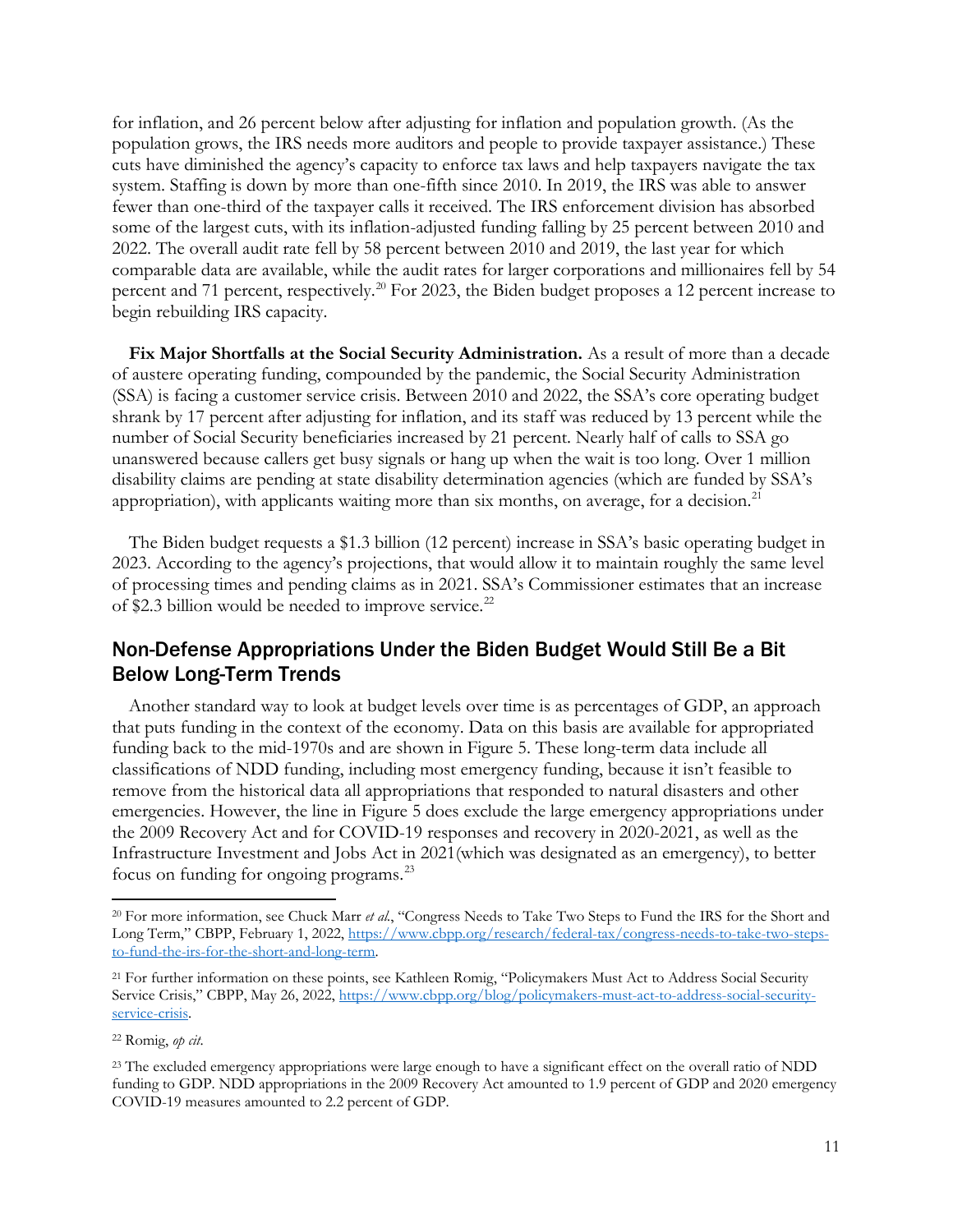

CENTER ON BUDGET AND POLICY PRIORITIES I CBPP.ORG

Since 1977, NDD funding has averaged 3.5 percent of GDP. Over this period, the percentage has been as high as 5.3 percent and as low as 2.9 percent. Appropriations as a percent of GDP tend to rise during recessions, as policymakers enact more recession-relief spending measures at the same time GDP shrinks. The percentage usually falls as the economy returns to growth and temporary recession-relief spending expires.

NDD funding also tends to rise as a percent of GDP in years with major natural disasters or other emergencies, similarly because policymakers enact measures to respond to them. For example, NDD funding rose sharply from 3.0 percent of GDP in 2017 to 3.6 percent in 2018 largely because of emergency appropriations enacted to address the consequences of hurricanes Harvey, Irma, and Maria.

Over the past decade, NDD funding fell from 3.7 percent of GDP in 2010 to 3.1 percent in 2019. Since then, it has remained in the 3.0 to 3.3 percent range (excluding emergency funding in response to the pandemic and the recession). Even with the increases in the President's 2023 budget, NDD funding would equal an estimated 3.2 percent of GDP — still below the long-term average of 3.5 percent or the 2010 level of 3.7 percent.

In sum, the austerity of the last decade brought NDD funding to unusually low levels relative to GDP. Reversing that austerity, as the Biden budget proposes, would cause the percentage to rise a bit, but it would remain below the average of the past four-and-a-half decades.